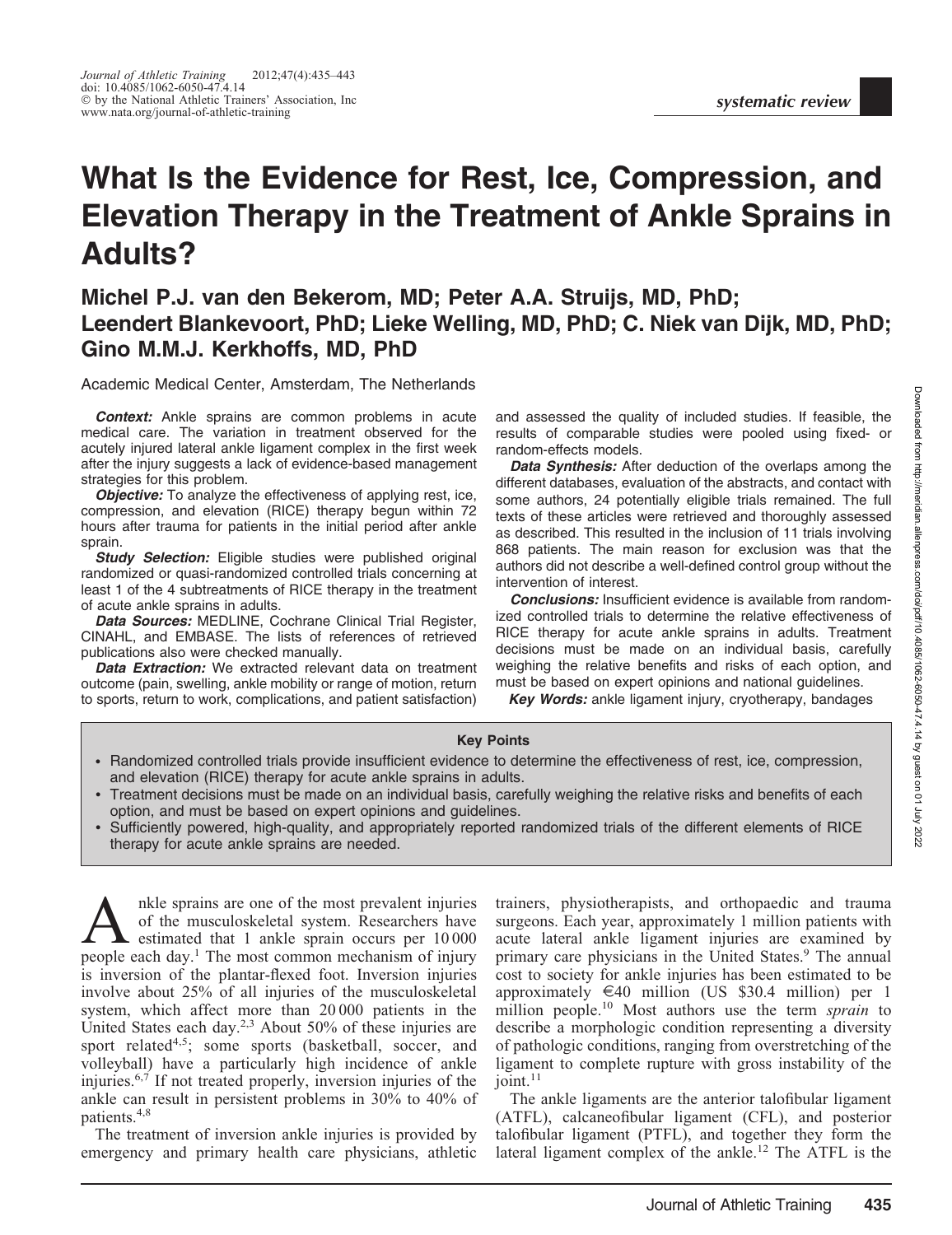first or only ligament to sustain injury in 97% of the cases.<sup>13,14</sup> Broström<sup>5</sup> found that combined ruptures of the ATFL and the CFL occurred in 20% of the cases and that isolated rupture of the CFL occurred in only 3%. The PTFL usually is not injured unless a true dislocation of the ankle occurs.5 Rest, ice, compression, and elevation (RICE) are generally accepted methods for treating inflammation after trauma, such as acute ankle sprain.15,16 Inflammation causes pain, edema, hyperalgesia, and erythema, all of which can limit the patient's ability to perform the rehabilitation required for proper healing.17 Gentle tension and stretching at the joint promote proper ligament fiber growth into tight, parallel strands. Accumulation of fluid and edema around an injury site also increases tissue damage, delays healing, and can result in some degree of chronic disability.<sup>18</sup>

According to the Dutch Quality Institute for Healthcare CBO consensus guidelines, $19$  RICE therapy is the preferred treatment for the first 4 to 5 days. After this period, the physical examination provides a high-quality assessment.<sup>19–21</sup> The inconsistent outcome of physical examination within 48 hours of trauma is caused by the diffuse character of the pain, the swelling that gives no information about whether it is due to hematoma or edema formation, and the unreliability of the anterior drawer test due to pain and swelling.19–21

Rest, ice, compression, and elevation therapy is an accessible and popular modality in the treatment of acute ankle sprains. Therefore, the objective of our study was to analyze the effectiveness of applying RICE therapy begun within 72 hours after trauma for patients in the initial period of ankle sprain. The specific null hypotheses included the following: (1) No differences existed in outcome measurements between using rest, immobilization, or no movement or mobilization and using early mobilization or movement for acute treatment of ankle sprains; (2) No differences existed in outcome measurements between using ice, cold, cold therapy, cryotherapy, or cooling and using no ice, no cold, or heat for acute treatment of ankle sprains; (3) No differences existed in outcome measurements between using compression and using no compression for acute treatment of ankle sprains; and (4) No differences existed in outcome measurements between using elevation and using no elevation for acute treatment of ankle sprains. In addition to other reviews concerning the treatment of acute lateral ankle sprains<sup>22–28</sup> (also G.M.M.J.K., unpublished data, January 2011), our systematic review will be helpful in the further development of evidence-based treatment recommendations and protocols.

## METHODS

## **Definitions**

Rest. Rest is required to reduce the metabolic demands of the injured tissue and thus avoid increased blood flow. It also is needed to avoid stress on the injured tissues that might disrupt the fragile fibrin bond, which is the first element of the repair process. Rest can be applied selectively to allow some general activity, but the patient must avoid any activity that induces stress or strain to the injured area and thus can compromise the healing process.<sup>29</sup>

Ice. Ice is the most common means by which cooling is achieved. We use the term ice to represent the application of cryotherapy in general, with the different means by which this can be achieved being considered in more detail later. Ice is used to limit the injury-induced damage by reducing the temperature of the tissues at the site of injury and consequently reducing metabolic demand, inducing vasoconstriction, and limiting the bleeding. It also can reduce pain by increasing threshold levels in the free nerve endings and at synapses and by increasing nerve conduction latency to promote analgesia. <sup>29</sup>

Compression. The goal of compression is to stop hemorrhage and reduce swelling. Compression is applied to limit the amount of edema caused by the exudation of fluid from the damaged capillaries into the tissue. Controlling the amount of inflammatory exudate reduces the amount of fibrin and ultimately the production of scar tissue and helps to control the osmotic pressure of the tissue fluid in the injured area. <sup>29</sup>

Elevation. Elevation of the injured part lowers the pressure in local blood vessels and helps to limit the bleeding. It also increases drainage of the inflammatory exudate through the lymph vessels, reducing and limiting edema and its resultant complications. <sup>29</sup>

#### Literature Search Strategy

Two independent researchers (M.P.J.v.d.B., L.W.) performed a search in the following databases: MEDLINE (from 1966 to July 2010), Cochrane Clinical Trial Register (from 1988 to August 2010), CINAHL (from 1988 to August 2010), and EMBASE (from January 1988 to August 2010) to identify all studies concerning the application of at least 1 of the components of RICE therapy for an acute ankle sprain. The search terms used were ankle injuries, rupture, ankle joint, lateral ligaments, sprains, randomized clinical trial, random allocation, placebo, rest, immobilization, ice, cold, therapy, cryotherapy, cooling, compression, and elevation (Table 1). References listed in the retrieved publications also were examined manually to identify additional studies. Papers in English were considered for this review, and papers in other languages were considered if translation was available. Abstracts from scientific meetings, unpublished reports, ongoing studies, and review articles were excluded.

## Selection Criteria

Types of Studies. The search of the literature was limited to original randomized or quasi-randomized controlled trials concerning at least 1 of the 4 components of RICE therapy in the treatment of acute ankle sprains. Quasirandomization is a method of allocating participants to a treatment that is not strictly random (eg, date of birth, hospital record number, alternation).

Types of Participants. Inclusion was limited to articles on skeletally mature individuals with an acute (diagnosis within 1 week after trauma) ankle sprain. Trials including children, in whom growth plate injuries predominate, or patients with congenital deformities or degenerative conditions were excluded. A mixed population of adults and children was included if the adult population could be analyzed separately. Patients who had ankle sprains and symptoms of pain and swelling after an inversion trauma were included. A reliable diagnosis of a sprained or ruptured ligament can be made 5 to 7 days after injury.<sup>3,20,21</sup>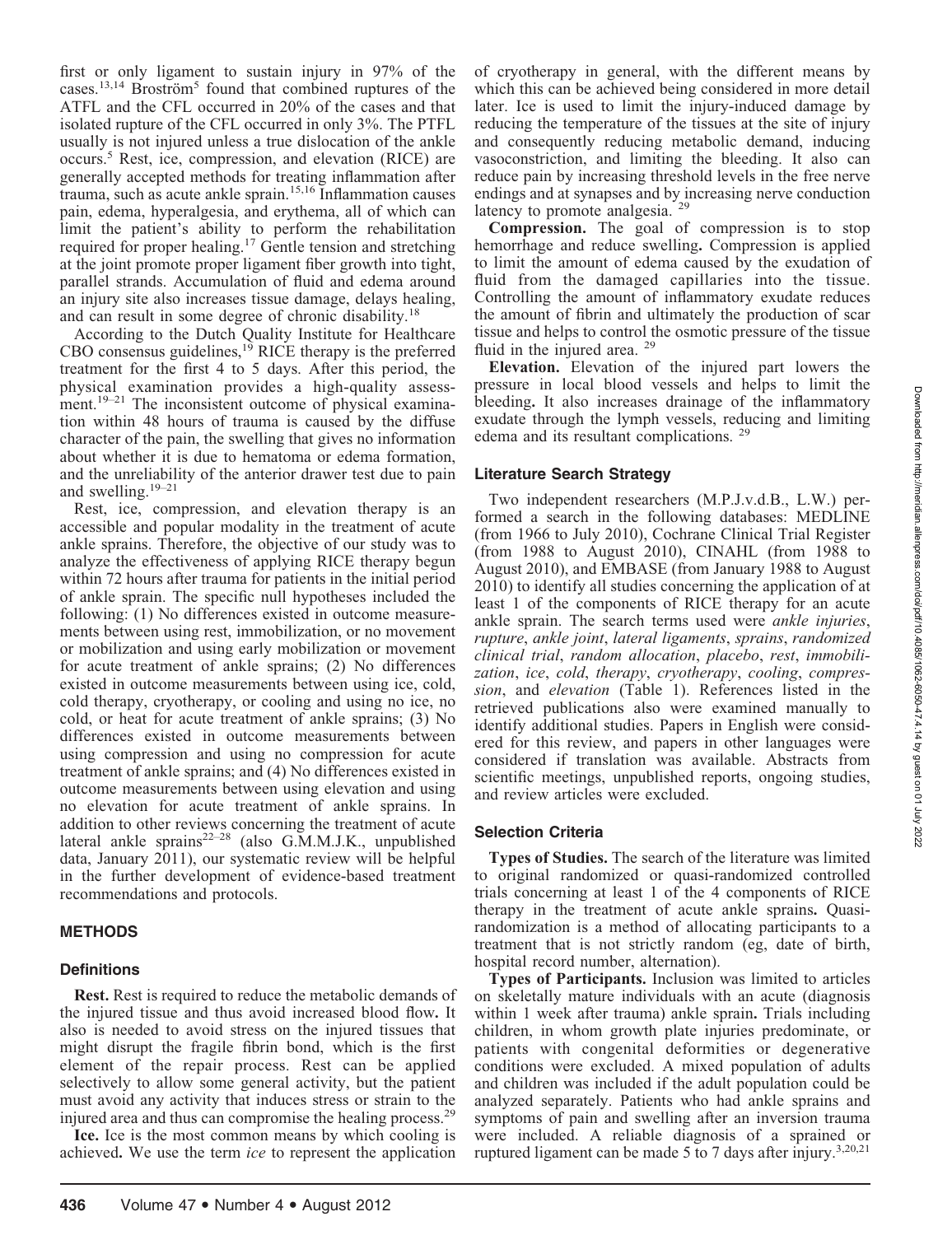#### Table 1A. PubMed and MEDLINE Search Strategy for Rest

Search Terms: (include use of Clinical Query 'Therapy' en 'Broad, Sensitive'; Limit: 'All Adults')

((((((''ankle injuries''[TIAB] NOT Medline[SB]) OR ''ankle injuries''[MeSH Terms] OR ankle injury[Text Word] OR ankle injuries[tw]) OR (''ankle joint''[MeSH Terms] OR ankle joint[Text Word] OR ankle joints[tw]) OR ("lateral ligament, ankle"[MeSH Terms] OR ankle lateral ligament[Text Word] OR ankle lateral ligaments[tw])) OR ((((''sprains and strains''[TIAB] NOT Medline[SB]) OR ''sprains and strains''[MeSH Terms] OR sprain[Text Word] OR sprains[tw]) OR (distortion[tw] OR distortions[tw]) OR (''Rupture''[Mesh:noexp] OR rupture[tw] OR ruptures[tw])) AND (''ankle''[MeSH Terms] OR ankle[Text Word] OR ankles[tw]))) AND ((''Restraint, Physical''[Mesh:noexp] OR ''physical restraint''[tw]) OR (''Immobilization''[Mesh:noexp] OR immobilizat\*[tw]) OR (mobilizat\*[tw])) AND ((adult[MeSH])))) AND ((clinical[Title/Abstract] AND trial[Title/Abstract]) OR clinical trials[MeSH Terms] OR clinical trial[Publication Type] OR random\*[Title/Abstract] OR random allocation[MeSH Terms] OR therapeutic use[MeSH Subheading]) AND ((adult[MeSH]))

Trials in which the authors focused only on the treatment of chronic ankle instability or postoperative treatment were excluded. Patients with chronic instability have symptoms of pain, swelling, recurrent sprains, and instability for more than 6 months. $30,31$ 

Types of Intervention. We categorized 4 general components of RICE therapy in the treatment of acute lateral ankle sprains and included trials in which researchers made at least 1 of the following comparisons: (1) immobilization versus mobilization, (2) ice versus no ice, (3) compression versus no compression, and (4) elevation versus no elevation. Treatment had to be initiated within 72 hours after the trauma. The authors had to describe an adequate follow-up of at least 24 hours. Studies concerning brace, tape, elastic bandage, or soft-cast treatment for acute ankle sprains were excluded because these are not treatments used in the first 5 days after the trauma according to the Dutch guidelines.<sup>19</sup>

Types of Outcome Measures. Data were sought for the following: (1) pain (yes or *no*; continuous data), (2) swelling (yes or *no*; continuous data), (3) ankle mobility or range of motion (ROM) (continuous data), (4) return to

#### Table 1B. PubMed and MEDLINE Search Strategy for Ice

Search Terms: (include use of Clinical Query 'Therapy' en 'Broad, Sensitive'; Limit: 'All Adults')

((((''ice''[MeSH Terms] OR ice[Text Word]) OR (''cold therapy''[Text Word]) OR ("Cryotherapy"[Mesh:noexp])) AND (((("ankle injuries''[TIAB] NOT Medline[SB]) OR ''ankle injuries''[MeSH Terms] OR ankle injury[Text Word] OR ankle injuries[tw]) OR (''ankle joint''[MeSH Terms] OR ankle joint[Text Word] OR ankle joints[tw]) OR (''lateral ligament, ankle''[MeSH Terms] OR ankle lateral ligament[Text Word] OR ankle lateral ligaments[tw])) OR ((((''sprains and strains''[TIAB] NOT Medline[SB]) OR ''sprains and strains''[MeSH Terms] OR sprain[Text Word] OR sprains[tw]) OR (distortion[tw] OR distortions[tw]) OR (''Rupture''[Mesh:noexp] OR rupture[tw] OR ruptures[tw])) AND (''ankle''[MeSH Terms] OR ankle[Text Word] OR ankles[tw]))) AND ((Humans[Mesh]) AND (adult[MeSH])))) AND ((clinical[Title/Abstract] AND trial[Title/ Abstract]) OR clinical trials[MeSH Terms] OR clinical trial[Publication Type] OR random\*[Title/Abstract] OR random allocation[MeSH Terms] OR therapeutic use[MeSH Subheading]) AND ((Humans[Mesh]) AND (adult[MeSH]))

#### Table 1C. PubMed and MEDLINE Search Strategy for Compression

Search Terms: (include use of Clinical Query 'Therapy' en 'Broad, Sensitive'; Limit: 'All Adults')

(((compress\*) AND ((((''ankle injuries''[TIAB] NOT Medline[SB]) OR "ankle injuries"[MeSH Terms] OR ankle injury[Text Word] OR ankle injuries[tw]) OR ("ankle joint"[MeSH Terms] OR ankle joint[Text] Word] OR ankle joints[tw]) OR (''lateral ligament, ankle''[MeSH Terms] OR ankle lateral ligament[Text Word] OR ankle lateral ligaments[tw])) OR ((((''sprains and strains''[TIAB] NOT Medline[SB]) OR ''sprains and strains''[MeSH Terms] OR sprain[Text Word] OR sprains[tw]) OR (distortion[tw] OR distortions[tw]) OR (''Rupture''[Mesh:noexp] OR rupture[tw] OR ruptures[tw])) AND (''ankle''[MeSH Terms] OR ankle[Text Word] OR ankles[tw]))) AND ((Humans[Mesh]) AND (adult[MeSH])))) AND ((clinical[Title/Abstract] AND trial[Title/Abstract]) OR clinical trials[MeSH Terms] OR clinical trial[Publication Type] OR random\*[Title/Abstract] OR random allocation[MeSH Terms] OR therapeutic use[MeSH Subheading]) AND ((Humans[Mesh]) AND (adult[MeSH]))

sports (yes or *no*; time to achieve) (*return to sports* was defined as a return to participating in the previously performed sport at the same level), (5) return to work (yes or no; time to achieve), (6) complications and side effects (sensory deficit, infection, allergic reaction, hypothermia, stiffness) (yes or no), and (7) patient satisfaction (interval, continuous, or dichotomous data).

#### Included Studies

Selection of Trials. From the title and abstract, we reviewed the literature searches to identify potentially relevant articles. The full article was retrieved when the title, key words, or abstract revealed insufficient information to determine appropriateness for inclusion. For each selected article, the full article was retrieved for final assessment. All identified studies were assessed independently by 2 reviewers (M.P.J.v.d.B. and L.W.) for inclusion using the criteria described. Disagreements between reviewers were resolved by discussion and with arbitration by a third reviewer (C.N.v.D.) when differences remained.

After deduction of the overlaps among the different databases, evaluation of the abstracts, and contact with some authors, 24 potentially eligible trials remained. The

#### Table 1D. PubMed and MEDLINE Search Strategy for Elevation

Search Terms: (include use of Clinical Query 'Therapy' en 'Broad, Sensitive'; Limit: 'All Adults')

(((elevat\*) AND ((((''ankle injuries''[TIAB] NOT Medline[SB]) OR ''ankle injuries''[MeSH Terms] OR ankle injury[Text Word] OR ankle injuries[tw]) OR (''ankle joint''[MeSH Terms] OR ankle joint[Text Word] OR ankle joints[tw]) OR (''lateral ligament, ankle''[MeSH Terms] OR ankle lateral ligament[Text Word] OR ankle lateral ligaments[tw])) OR ((((''sprains and strains''[TIAB] NOT Medline[SB]) OR ''sprains and strains''[MeSH Terms] OR sprain[Text Word] OR sprains[tw]) OR (distortion[tw] OR distortions[tw]) OR (''Rupture''[Mesh:noexp] OR rupture[tw] OR ruptures[tw])) AND (''ankle''[MeSH Terms] OR ankle[Text Word] OR ankles[tw]))) AND ((Humans[Mesh]) AND (adult[MeSH])))) AND ((clinical[Title/Abstract] AND trial[Title/Abstract]) OR clinical trials[MeSH Terms] OR clinical trial[Publication Type] OR random\*[Title/Abstract] OR random allocation[MeSH Terms] OR therapeutic use[MeSH Subheading]) AND ((Humans[Mesh]) AND (adult[MeSH]))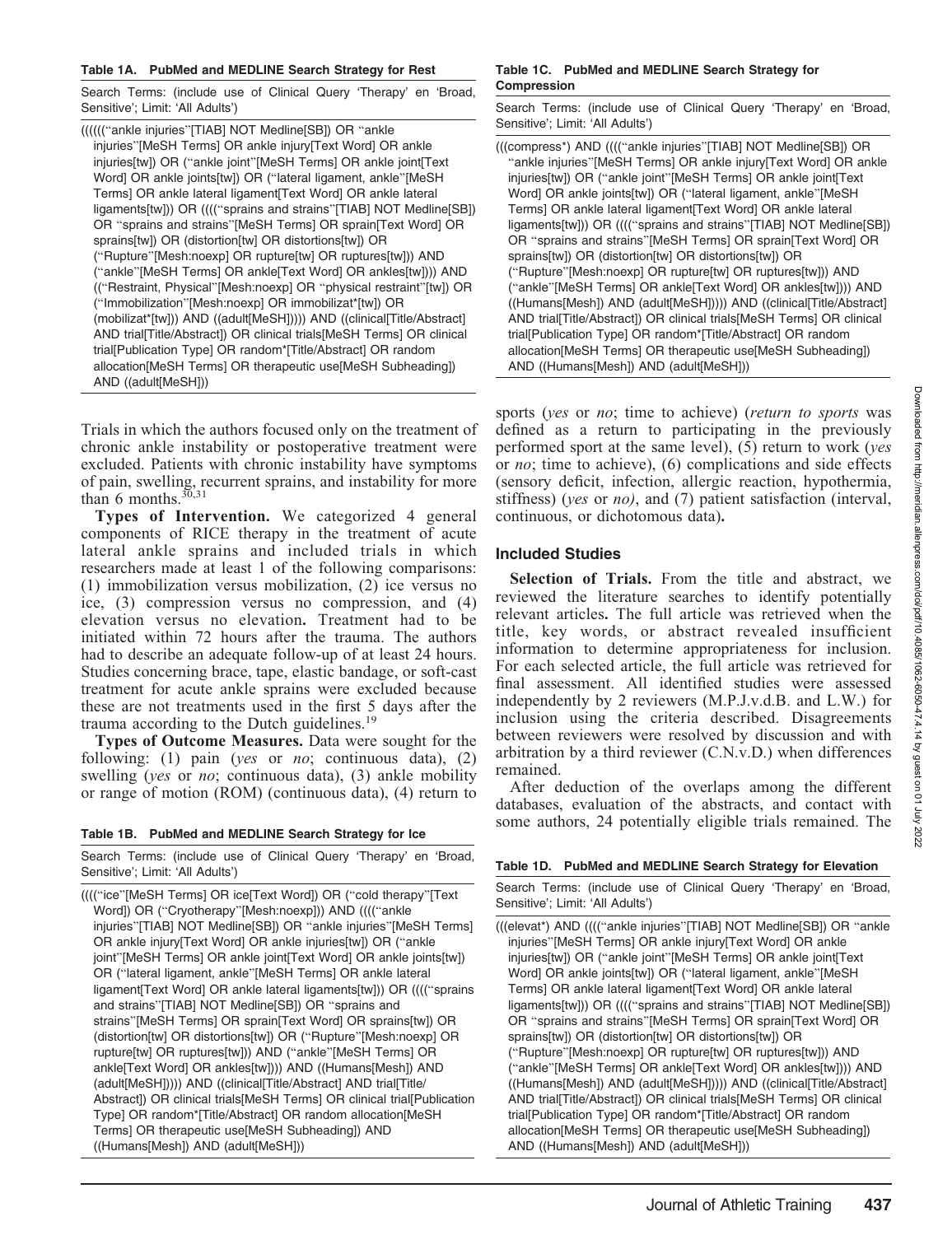#### Table 2. Study Characteristics

| Author                         | Country              | Year | No. of Participants<br>(Time Posttrauma) | Intervention                                                       |  |  |  |  |
|--------------------------------|----------------------|------|------------------------------------------|--------------------------------------------------------------------|--|--|--|--|
| Green et $a^{35}$              | Australia            | 2001 | 41 $(< 72 h)$                            | Anteroposterior mobilization                                       |  |  |  |  |
| Karlsson et al <sup>31</sup>   | Sweden               | 1996 | 86 $(< 24 h)$                            | Immediate weight-bearing and range-of-motion exercises             |  |  |  |  |
| Brooks et al <sup>1</sup>      | United Kingdom       | 1981 | 241 ( $<$ 48 h)                          | No treatment, physiotherapy, Tubigrip, <sup>a</sup> immobilization |  |  |  |  |
| Eisenhart et $a^{36}$          | <b>United States</b> | 2003 | 55 $(< 24 h)$                            | Osteopathic manipulative treatment                                 |  |  |  |  |
| Bleakley et al <sup>34</sup>   | Ireland              | 2010 | 101 $(< 7 d)$                            | Early exercises and mobilization                                   |  |  |  |  |
| Airaksinen et al <sup>41</sup> | Finland              | 1990 | 44 $(<$ 24 h)                            | Intermittent pneumatic compression                                 |  |  |  |  |
| Sloan et $al37$                | United Kingdom       | 1989 | 143 $(<$ 24 h)                           | Cooling anklet and elevation                                       |  |  |  |  |
| $Laba^{38}$                    | New Zealand          | 1989 | 30 $(< 24 h)$                            | lce                                                                |  |  |  |  |
| Coté et al <sup>39</sup>       | <b>United States</b> | 1988 | 30 $(< 72 h)$                            | Cold. heat. contract                                               |  |  |  |  |
| Hocutt et al <sup>40</sup>     | <b>United States</b> | 1982 | $37 \leq 1 h$                            | Cryotherapy (early and late), heat                                 |  |  |  |  |
| Basur et al <sup>33</sup>      | United Kingdom       | 1976 | 60 (unknown)                             | Cryotherapy                                                        |  |  |  |  |

<sup>a</sup> Molnlycke Health Care, Gothenburg, Sweden.

full texts of these articles were retrieved and thoroughly assessed as described. This resulted in the inclusion of 11 trials involving 868 patients (Tables 2 and 3). The most common reason for exclusion was that the researchers did not describe a well-defined control group without the intervention of interest but described a control group with another form of intervention. The study by Tsang et  $al^{32}$ was excluded because the follow-up was too short. The publication dates spanned 34 years; Basur et al<sup>33</sup> was the earliest report, and Bleakley et  $al<sup>34</sup>$  was the most recent publication. Six studies were performed in Europe, 3 in North America, and 1 each in Australia and New Zealand (Tables 2 and 3).

Different inclusion criteria, durations of treatments, outcome measurements, and timing of outcome measurements among the trials prohibited pooling of the results and statistical comparison among the included trials.

The searches yielded 101 articles for the intervention rest. Full texts of 8 articles were retrieved for further analysis, and 5 articles were included in this review.<sup>1,31,35,36</sup> For the intervention ice, the searches yielded 28 articles. Full texts of 11 articles were retrieved for further analysis, and 5 articles were included in this review.33,37–40 The searches yielded 68 articles for the intervention compression. Full texts of 5 articles were retrieved for further analysis, and 1 article was included in this review.41 For the intervention elevation, the computerized searches yielded 25 articles. Full text of 1 article was retrieved for further analysis. However, no articles were included in this review concerning the comparison of elevation and no elevation in the treatment of acute ankle sprains.

## Data Extraction

The data from the included studies that could be metaanalyzed were extracted by 1 reviewer (M.P.J.v.) using a prepiloted data-extraction tool and were verified by the second reviewer (L.W.). Disagreements were resolved in a consensus meeting or, if necessary, by third-party adjudication (G.M.M.J.K.). Articles were not blinded for author, affiliation, or source. $42-44$  If necessary and possible, the authors were contacted for additional information.

## Methodologic Quality

Two independent reviewers (P.A.A.S. and L.B.) obtained the full text of all potentially eligible articles for

Table 3. Study Characteristics

| Author                                                    | <b>Main Outcome Measures</b>                                                                                        | Follow-Up                       | Conclusion                                                                                                |
|-----------------------------------------------------------|---------------------------------------------------------------------------------------------------------------------|---------------------------------|-----------------------------------------------------------------------------------------------------------|
| Green et al <sup>35</sup><br>Karlsson et al <sup>31</sup> | Dorsiflexion, gait analyses, return to activity<br>Karlsson score, chronic instability, return to work              | Maximum 2 wk<br>$18 \text{ mo}$ | Mobilization improved pain-free ankle dorsiflexion<br>Early functional treatment resulted in shorter sick |
|                                                           | and sports participation                                                                                            |                                 | leave and earlier return to sports participation<br>but had no influence on long-term effects             |
| Brooks et al <sup>1</sup>                                 | Pain (subjective, inversion, plantar flexion),<br>swelling, bruising                                                | Weekly, maximum<br>4 wk         | Mobilization resulted in most rapid return to<br>functional activity                                      |
| Eisenhart et al <sup>36</sup>                             | Edema, range of motion, pain                                                                                        | 1 wk                            | Single-session osteopathic manipulative treatment<br>resulted in less swelling and pain                   |
| Bleakley et al <sup>34</sup>                              | Lower Extremity Functional Scale, pain at rest and<br>with activity, swelling, physical activity, Karlsson<br>score | <b>16 wk</b>                    | Accelerated exercises improved function                                                                   |
| Airaksinen et al <sup>41</sup>                            | Edema, range of motion, pain, subjective<br>discomfort                                                              | 4 wk                            | Intermittent pneumatic compression was better in<br>all outcomes                                          |
| Sloan et $al37$                                           | Edema, range of motion, pain, ability to bear<br>weight, severity of injury                                         | Maximum 2 wk                    | Cold and compression was not better than<br>placebo                                                       |
| Laba <sup>38</sup>                                        | Edema, pain, rate of recovery                                                                                       | Until full weight<br>bearing    | No differences in outcomes                                                                                |
| Coté et al <sup>39</sup>                                  | Ankle volume                                                                                                        | 3 d                             | No differences                                                                                            |
| Hocutt et al <sup>40</sup>                                | Pain on activities, return to activity                                                                              | 13 d                            | Early cryotherapy resulted in more rapid return to<br>activity than late cryotherapy or heat              |
| Basur et al <sup>33</sup>                                 | Edema, pain, disability, return to activity                                                                         | 14 d                            | Cryotherapy resulted in improvement of all<br>outcome measures                                            |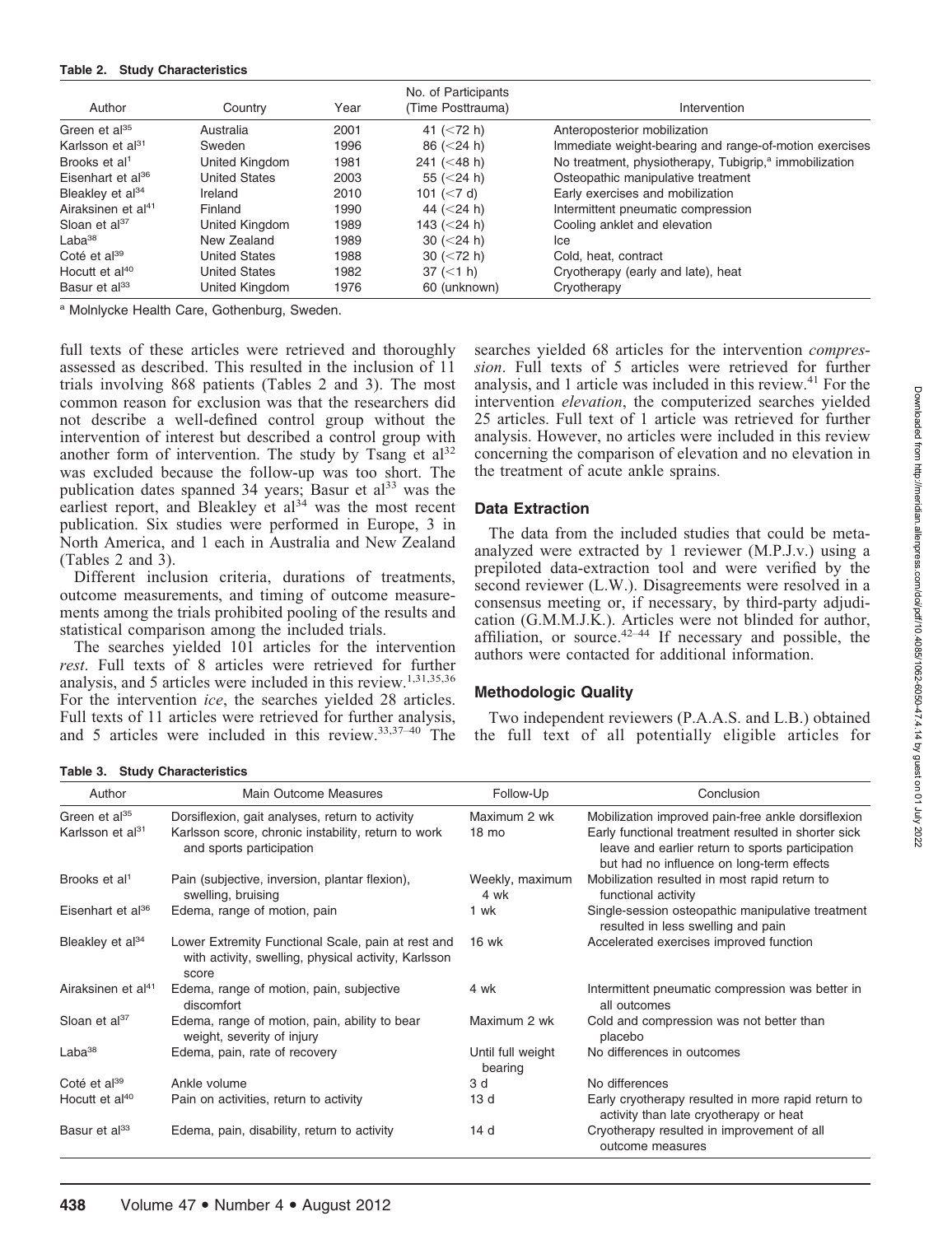independent methodologic assessment. Any disagreement was resolved by consensus or third-party adjudication (M.P.J.v.). Articles were not blinded for author, affiliation, or source. $42-44$  The assessment was performed using a piloted, participant-specific modification of the generic evaluation tool used by the Cochrane Musculoskeletal Injuries Group.45 The scoring scheme for the 10 items of internal and external validity covered by this tool is given in Table 4.

#### Quantitative Analysis

If possible, the results of comparable studies were pooled using fixed- or random-effects models where appropriate. Individual and pooled statistics were reported as relative risks with 95% confidence intervals (CIs) for dichotomous outcomes and weighted mean difference or, where different scales had been used, standardized mean differences and 95% CIs for continuous outcomes measurements. Heterogeneity among trials was analyzed using a  $\chi^2$  test. If possible, sensitivity analyses were conducted to assess the effects of excluding the trials in which the quasirandomization method was used.

#### Qualitative Analysis

Because the trial results were heterogeneous, the results were analyzed according to best evidence analysis using a rating system with levels of evidence based on the overall quality and the outcomes of the studies used.<sup>46</sup> Strong evidence was defined as generally consistent findings in multiple high-quality randomized controlled trials (RCTs). Moderate evidence was defined as generally consistent findings in 1 high-quality RCT and 1 or more low-quality RCTs. Limited evidence was defined as only 1 RCT (either high or low quality) or generally consistent findings in controlled clinical trials. No evidence was defined as no controlled clinical trials or no RCTs.

## RESULTS

#### Rest

Green et  $al^{35}$  showed that anteroposterior manipulation and RICE resulted in greater improvement in range of movement than the application of RICE alone for all measures taken after each of the treatment sessions ( $P \leq$ .01). Greater increases were found in stride speed within the first and third treatment sessions in the RICE and manipulation group than in the RICE-only group ( $P \leq$ .05). Karlsson et al<sup>31</sup> reported a shorter sick leave ( $\dot{P}$  < .05) and a faster return to sport participation ( $P < .05$ ) after early functional treatment than after conventional treatment at a mean follow-up of 18 months.

Table 4. Quality Assessment

| Question                                                                                                            | <b>Scoring Scheme</b>                                                                                                                                                                                                                                                                                            |  |  |  |  |  |
|---------------------------------------------------------------------------------------------------------------------|------------------------------------------------------------------------------------------------------------------------------------------------------------------------------------------------------------------------------------------------------------------------------------------------------------------|--|--|--|--|--|
| A. Was the assigned treatment<br>adequately concealed before<br>allocation?                                         | $2 =$ Method did not allow disclosure of assignment<br>$1 =$ Small but possible change of disclosure of assignment or unclear<br>$0 =$ Quasi-randomized or open list/tables                                                                                                                                      |  |  |  |  |  |
| B. Were the outcomes of patients<br>who withdrew described and<br>included in the analysis (intention<br>to treat)? | $2$ = Intention to treat analysis based on all cases randomized possible or carried out<br>$1 =$ States number and reasons for withdrawal but intention to treat analysis not possible<br>$0 =$ Not mentioned or states number of withdrawal only                                                                |  |  |  |  |  |
| C. Were the outcome assessors<br>blinded to treatment status?                                                       | $2$ = Effective action taken to blind assessors<br>$1 =$ Small or moderate change of unblinding of assessors<br>$0 =$ Not mentioned or not possible                                                                                                                                                              |  |  |  |  |  |
| D. Were the treatment and the<br>control group comparable at<br>entry?                                              | $2 =$ Good comparability of groups or confounding adjusted for in analysis<br>$1 =$ Confounding small; mentioned but not adjusted for<br>$0 =$ Large potential for confounding or not discussed                                                                                                                  |  |  |  |  |  |
| E. Were the participants blind to<br>assignment status after allocation?                                            | $2$ = Effective action taken to blind participants<br>$1 =$ Small or moderate change of unblinding participants<br>$0 =$ Not possible or not mentioned (unless double blind) or possible but not done                                                                                                            |  |  |  |  |  |
| F. Were the treatment providers<br>blind to assignment status after<br>allocation?                                  | $2$ = Effective action taken to blind treatment providers<br>$1 =$ Small or moderate chance of unblinding of treatment providers<br>$0 =$ Not possible or not mentioned (unless double blind) or possible but not done                                                                                           |  |  |  |  |  |
| G. Were the care programs other<br>than the trial options identical?                                                | $2$ = Care programs clearly identical<br>$1 =$ Clear but trivial differences<br>$0 =$ Not mentioned or clear and important differences in care programs                                                                                                                                                          |  |  |  |  |  |
| H. Were the inclusion and exclusion<br>criteria clearly defined?                                                    | $2$ = Clearly defined<br>$1 =$ Inadequately defined<br>$0 = Not$ mentioned                                                                                                                                                                                                                                       |  |  |  |  |  |
| I. Were the outcome measures used<br>clearly defined?                                                               | $2$ = Clearly defined<br>$1 =$ Inadequately defined<br>$0 =$ Not mentioned                                                                                                                                                                                                                                       |  |  |  |  |  |
| J. Was the surveillance active and<br>of clinically appropriate duration?                                           | $2 =$ Surveillance is active and the timing of outcome measures is judged optimal<br>$1 =$ Surveillance is active and the timing of outcome measures is appropriate<br>$0 =$ The timing of outcome measures is judged inappropriate, timing of outcome measures is inadequate,<br>and surveillance is not active |  |  |  |  |  |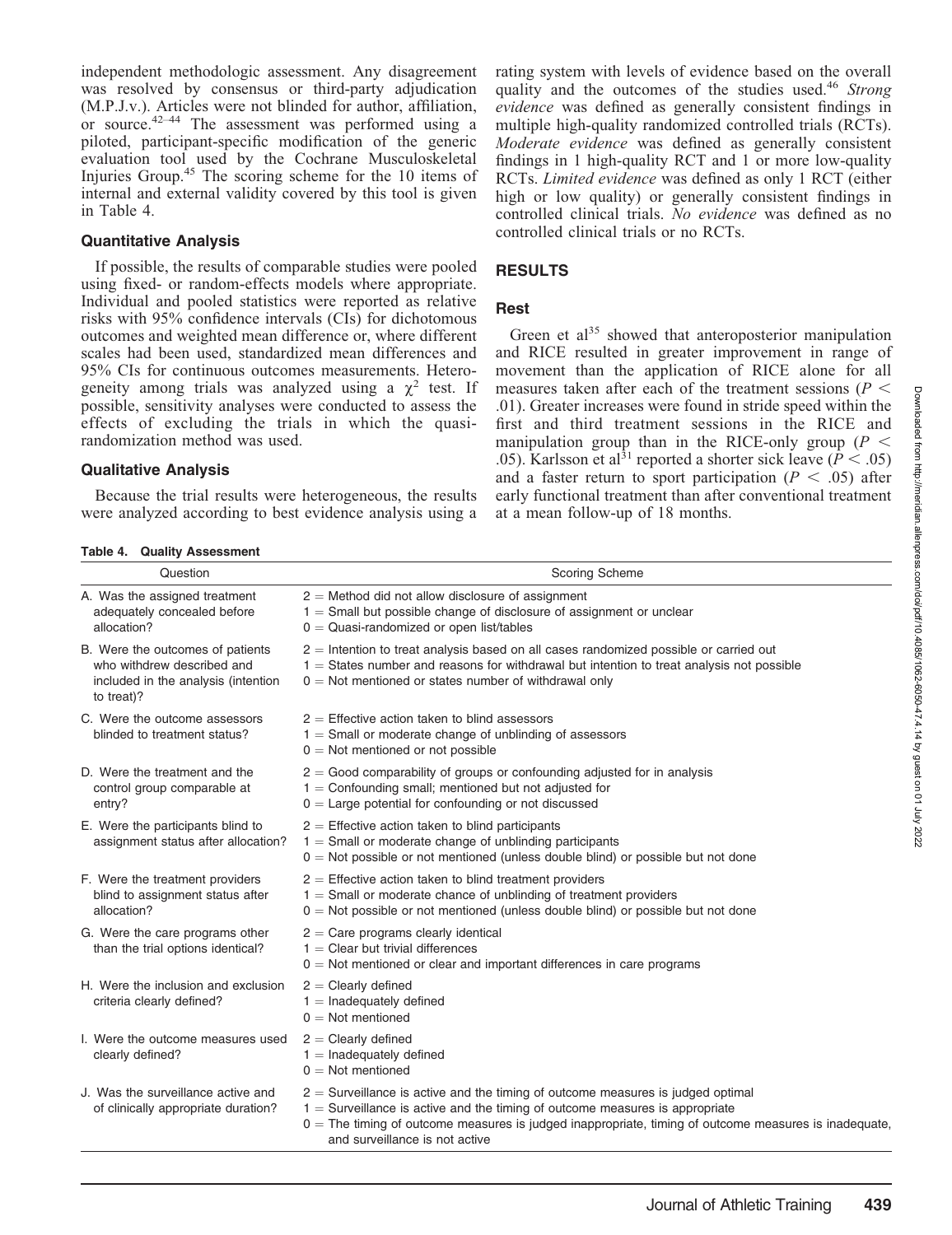The methodologic quality and the quality of reporting data were very poor in the trial published by Brooks et al.<sup>1</sup> Based on the data, they concluded that early mobilization with or without physiotherapy offered the most rapid return to functional activity. Patients who had their ankles immobilized required more days missed from work and more visits to a clinic for follow-up.

Eisenhart et al<sup>36</sup> reported that standard treatment (RICE with or without pain medications) and standard treatment with additional osteopathic manipulative treatment led to improvement at 1-week follow-up in patients with unilateral ankle sprains. Range of motion improved more in patients in the osteopathic manipulative treatment study group  $(-5.25^{\circ} \pm 8.8^{\circ})$  than in the patients in the standard treatment group  $(-13.5^{\circ} \pm 12.4^{\circ})$  when the injured and uninjured sides were compared  $(P = .01)$ .

Bleakley et  $a^{34,47}$  showed that the exercise group had better scores than did a standard intervention group on the Lower Extremity Functional Scale ( $P = .008$ ); this finding was significant at both week 1 (baseline-adjusted difference in treatment = 5.28, 98.75% CI = 0.31, 10.26,  $P = .008$ ) and week 2 (baseline-adjusted difference in treatment  $= 4.92$ , 98.75% CI = 0.27, 9.57,  $P = .008$ ). Activity level was higher in the exercise group than in the standard intervention group as measured by time spent walking  $(1.2 \text{ hours } [95\% \text{ CI} = 0.9, 1.4] \text{ and } 1.6 \text{ hours } [95\% \text{ CI} = 1.3,$ 1.9], respectively), step count  $(5621 \text{ steps } [95\% \text{ CI} = 4399,$ 6843] and 7886 steps [95% CI = 6357, 9416], respectively), and time spent in light-intensity activity (53 minutes [95%  $CI = 44, 60$ ] and 76 minutes [95%  $CI = 58, 95$ ], respectively).

## Ice

Sloan et al<sup>37</sup> compared a cooling anklet used with  $45^{\circ}$  of elevation and a dummy anklet used without elevation. The cooling anklet had a skin pressure of 30 mm Hg, produced a skin temperature ranging from  $15^{\circ}$ C to 29 $^{\circ}$ C, and was worn for 30 minutes each day for 7 days. The authors observed no differences in outcome measures (pain, swelling, ROM, ability to bear weight) after a single application of cold, elevation, and compression in the accident and emergency department when a background therapy of nonsteroidal anti-inflammatory medication was given.

Laba<sup>38</sup> did not show differences in pain, swelling, or ankle function between ice therapy (ice-pack application  $=$ 20 minutes) and no ice therapy. Coté et  $a^{139}$  observed that ankle sprains treated with cold therapy (cold immersion cylinder at  $50^{\circ}$ F–60°F [10°C–16°C] for 20 minutes 3 times in 5 days) had less edema than those treated with heat therapy (3.3  $\pm$  11.3 mL and 25.3  $\pm$  19.5 mL, respectively)  $(P < .05)$ .

Basur et al<sup>33</sup> showed that cryotherapy (Cryogel [3M, Berkshire, United Kingdom] during 48 hours) and bandaging resulted in faster reduction of edema, pain, and disability in ankle sprains and reduced the period of disability when compared with bandaging alone. However, this study had low methodologic and reporting qualities. These authors did not mention  $\alpha$  levels.

Hocutt et al<sup>40</sup> showed that cryotherapy (ice whirlpool at 40°F–50°F  $[4^{\circ}$ C–10°C] for 12 to 20 minutes, 1 to 3 times per day, for 3 days) started within 36 hours after trauma was more effective than heat therapy (heating pad for 15

minutes, 1 to 3 times per day, for a minimum of 3 days) for recovery in terms of pain and return to full activity ( $P \leq$ .05). The group using cryotherapy returned to full activity at 13.2 days, and the group using heat therapy returned at 33.3 days.

#### Compression

Airaksinen et  $a^{14}$  reported the results of using intermittent pneumatic compression (IPC), which involved alternating between 30 seconds of inflation and 30 seconds of deflation of the device over 30 minutes. The treatment was applied once each day for 5 days. The authors observed differences in edema ( $P < .001$ ), ROM ( $P < .001$ ), pain (P  $<$  .001), and ankle function ( $P <$  .01) at 1 and 4 weeks after treatment with IPC and elastic bandage compared with pressure-bandage treatment only.

## Methodologic Quality

The methodologic quality assessment comprised 10 items, each with a maximum of 2 points (Table 5). The average quality score was 8. Eight of the 10 selected studies had a minimum score of 4 and a maximum score of 13. The studies published before 1990 had a mean quality score of 7.4, and the studies published after 1990 had a mean quality score of 10.2. The lowest scores probably were mainly due to the lack of reporting instead of the low study quality. $33,40$ 

## **DISCUSSION**

Our systematic review presents a comprehensive examination of randomized controlled clinical trials concerning the different elements of RICE therapy. We included only 11 studies, and most were studies conducted before 1990 and of low quality. Our conclusions should be interpreted in this light. We discuss the separate elements of RICE therapy.

## Rest

Restrictions in ROM after ankle injury are common and often long lasting, with restrictions in posterior talar glide observed for up to 6 months.48 These restrictions can contribute to the development of chronic ankle instability. Bleakley et  $al^{22}$  concluded that moderate evidence exists that manual therapy techniques applied in the acute phase of ankle sprains effectively increase ankle dorsiflexion.

van der Wees et al<sup>49</sup> reviewed the effectiveness of exercise therapy and manual mobilization in the treatment of acute ankle sprains and functional ankle instability by conducting a systematic review of RCTs. Most of these studies were not eligible for our review because the authors did not evaluate the interventions within the first 5 to 7 days after trauma. The overall conclusion of van der Wees et al<sup>49</sup> was that exercise therapy likely effectively reduces swelling and decreases time to return to work in the short term and prevents recurrent ankle sprains in the long term. Manual mobilization initially affects dorsiflexion of the ankle. Given only the short-term effect, the clinical relevance of these findings for general physiotherapy practice might be limited but might be useful in high-level athletes.<sup>49</sup>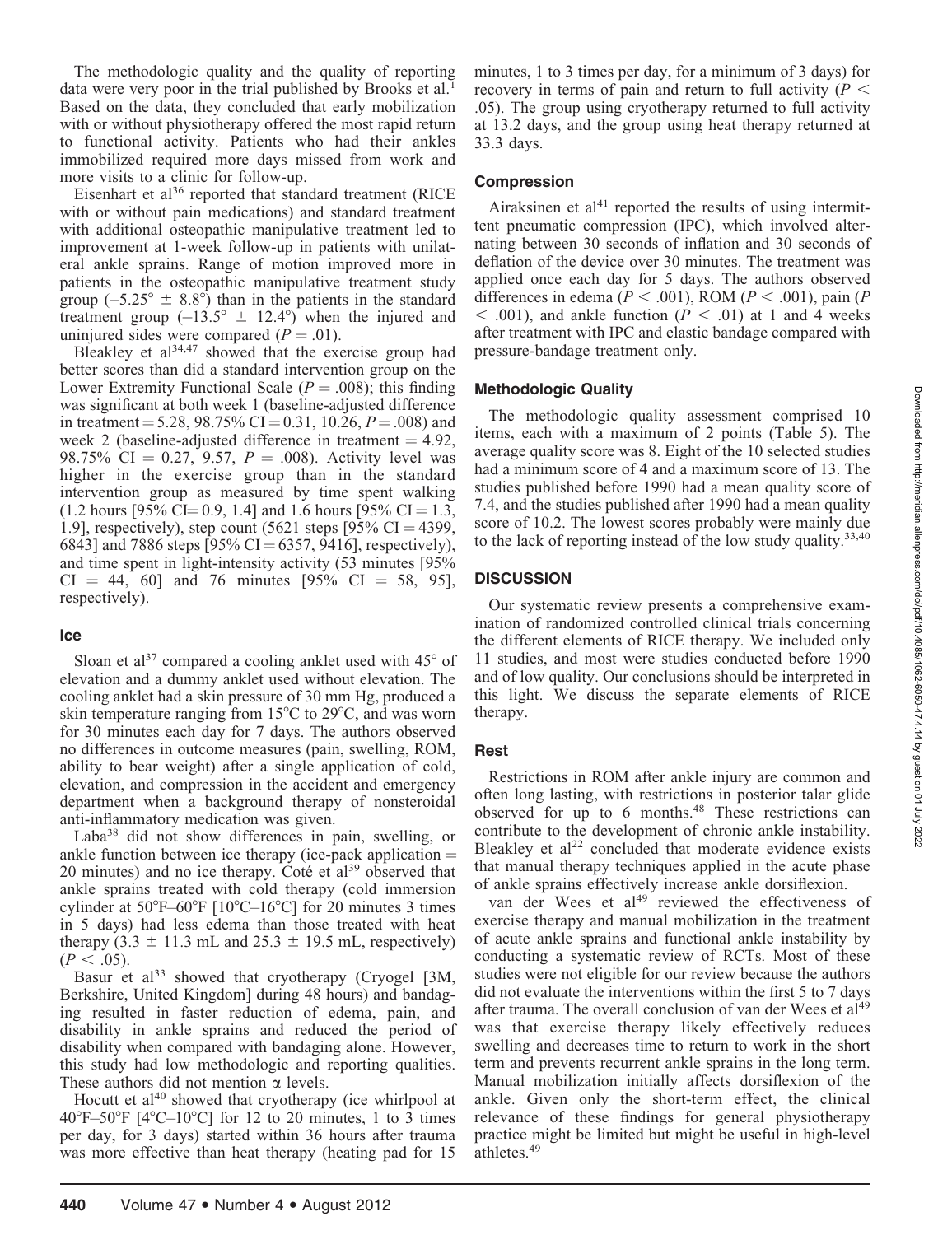#### Table 5. Results of Quality Assessment<sup>a</sup>

| Study                          | Α | В | С | D | F. | F | G | Н |  | Total |
|--------------------------------|---|---|---|---|----|---|---|---|--|-------|
| Green et al <sup>35</sup>      |   |   | C |   |    |   |   |   |  |       |
| Karlsson et al <sup>31</sup>   |   |   |   |   |    |   |   |   |  |       |
| Brooks et al <sup>1</sup>      |   |   |   |   |    |   |   |   |  |       |
| Eisenhart et al <sup>36</sup>  |   |   |   |   |    |   |   |   |  | 10    |
| Airaksinen et al <sup>41</sup> |   |   |   |   |    |   |   |   |  |       |
| Sloan et al <sup>37</sup>      |   |   |   |   |    |   |   |   |  |       |
| $Laba^{38}$                    |   |   |   |   |    |   |   |   |  | 10    |
| Coté et al <sup>39</sup>       |   |   |   |   |    |   |   |   |  |       |
| Basur et al <sup>33</sup>      |   |   |   |   |    |   |   |   |  |       |
| Bleakley et al <sup>34</sup>   |   |   |   |   |    |   |   |   |  | 13    |
| Hocutt et al <sup>40</sup>     |   |   |   |   |    |   |   |   |  |       |

<sup>a</sup> Refer to Table 4 for specific questions.

In the best methodologic study included in this review, Bleakley et  $a^{34}$  concluded that an accelerated exercise protocol during the first week after ankle sprain improved ankle function. However, some limitations existed in performing this study and drawing the conclusions, as described in a letter to the authors. $50$ 

McCulloch et al<sup>51</sup> compared mobilization with immobilization and concluded that mobilization was more effective for reducing tenderness but produced no difference in ankle function. The use of nonsteroidal anti-inflammatory drugs was a co-intervention in this study. We excluded this study because the treatment duration was 8 days and the first assessment was at 10 days.

Although pooling is not realistic and the methodologic quality is low, a preliminary conclusion can be drawn. All included studies had a similar conclusion: some type of immediate posttraumatic mobilization is beneficial in the treatment of acute ankle sprains.<sup>1,31,34–36</sup>

#### Ice

Despite its widespread clinical use, the precise physiologic responses to ice application have not been fully elucidated. Moreover, the rationales for its use at different stages of recovery are quite distinct. Using cryotherapy to manage acute soft tissue injury is based largely on anecdotal evidence.<sup>52</sup> In a systematic review, Bleakley et al<sup>53</sup> assessed the evidence base for using cryotherapy in the treatment of acute soft tissue injuries. Although they included 22 trials, the authors concluded that many more high-quality trials were needed to provide evidence-based guidelines for the treatment of acute soft tissue injuries.<sup>53</sup>

Based on the 4 studies included in their systematic review, Hubbard et  $al<sup>54</sup>$  concluded that cryotherapy positively affected return to work and sports. Bleakley et  $al<sup>52</sup>$  performed a randomized controlled study to compare the effectiveness of 2 different, clinically appropriate cryotherapy protocols for patients with ankle sprains. Because they did not compare these treatments with a noice treatment, we did not include this study in our review. They concluded that in accordance with basic science research, the results highlighted that shorter, intermittent applications might enhance the analgesic effect of ice after acute ankle injury. Ice application seems relatively safe and seems to influence ankle function.<sup>14,51,55</sup> Cold application can be used before therapeutic exercise programs without interfering with normal sensory perception and can be used before strenuous exercise without altering agility.<sup>14,55</sup> Palmieri et al<sup>56</sup> reported that a 20-minute cryotherapy treatment applied to the ankle did not alter core temperature. Based on our review, evidence from RCTs to support the use of ice in the treatment of acute ankle sprains is limited.

#### Compression

Airaksinen et al $41$  suggested that a combination of elastic bandaging and IPC is better than elastic bandaging alone. When reviewing the use of a compression bandage for all soft tissue ankle injuries, Pollard and Cronin<sup>57</sup> concluded that little evidence is available to support this type of treatment. Based on their comparison of different modes of compression, they could not make uniform recommendations regarding the type and level of compression.<sup>57</sup>

Based on our review, evidence from RCTs to support the use of compression in the treatment of acute ankle sprains is limited. No information can be provided about the best way, amount, and duration of compression or the position in which the compression treatment is given (recumbent or elevated).29,41

## Elevation

We did not include the study by Rucinkski et  $al<sup>24</sup>$  because they did not examine the intervention of interest but concluded that elevation is the most appropriate of the 3 used treatment protocols if the major therapeutic objective is to minimize edema in the postacute phase of rehabilitation. Based on expert opinions, several guidelines do recommend elevation in the treatment of acute ankle sprains.<sup>19,29</sup> No randomized trials were found and included in this review, so no evidence based on studies with high levels of evidence is available for the effectiveness of elevation.

## **CONCLUSIONS**

#### Implications for Practice

Insufficient evidence is available from RCTs to determine the relative effectiveness of RICE therapy for acute ankle sprains in adults. Evidence that some type of immediate posttraumatic mobilization is beneficial in the treatment of acute ankle sprains is moderate. Evidence that ice provides no effect in the treatment of acute ankle sprains is limited. Evidence supporting the use of compression in the treatment of acute ankle sprains is limited. No evidence exists to support or reject the use of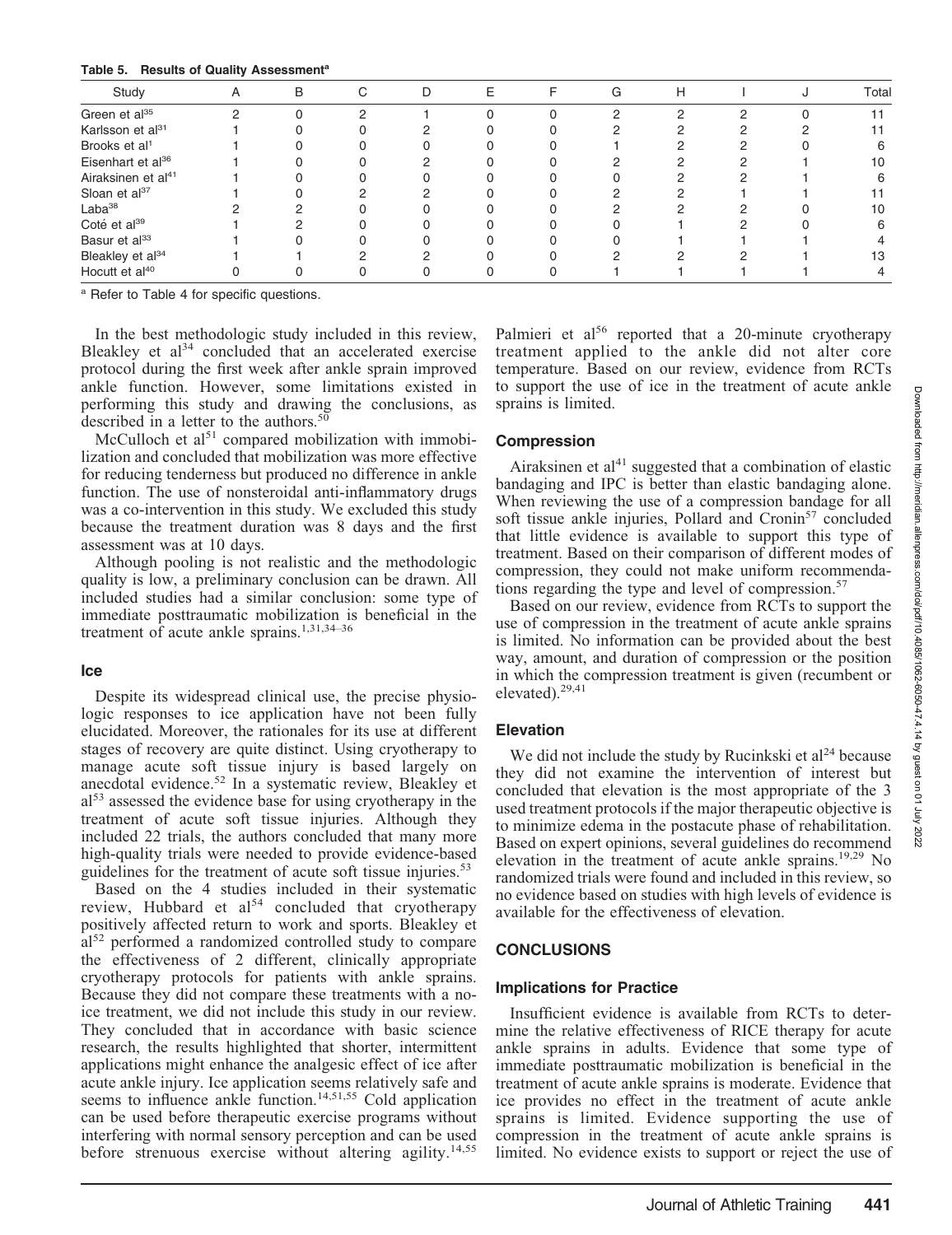Downloaded from http://meridian.allenpress.com/doi/pdf/10.4085/1062-6050-47.4.14 by guest on 01 July 2022 Downloaded from http://meridian.allenpress.com/doi/pdf/10.4085/1062-6050-47.4.14 by guest on 01 July 2022

elevation in the treatment of acute ankle sprains. Treatment decisions must be made on an individual basis, carefully weighing the relative benefits and risks of each option, and must be based on expert opinions and national guidelines.

#### Implications for Research

Sufficiently powered, high-quality, and appropriately reported randomized trials of the different elements of RICE therapy for acute ankle sprains are needed. Concealed allocation and blinded outcome measurement would improve the quality and validity of future results. The use of well-defined and validated functional outcome measures, including patient-derived quality-of-life measures, is preferable. Finally, the recording of all relevant cost outcomes could be useful. A difficulty with trials in athletic patients is that these patients do not accept the risk of receiving a second-best treatment.

## ACKNOWLEDGMENTS

We thank Albertine van Horssen for collecting the required articles.

## **REFERENCES**

- 1. Brooks SC, Potter BT, Rainey JB. Treatment for partial tears of the lateral ligament of the ankle: a prospective trial. Br Med J (Clin Res Ed). 1981;21;282(6264):606–607.
- 2. Klenerman L. The management of sprained ankle. J Bone Joint Surg Br. 1998;80(1):11–12.
- 3. van Dijk CN. On Diagnostic Strategies in Patients With Severe Ankle Sprain [thesis]. The Netherlands: University of Amsterdam; 1994.
- 4. Bosien WR, Staples OS, Russell SW. Residual disability following acute ankle sprains. J Bone Joint Surg Am. 1955;37(6):1237–1243.
- 5. Broström L. Sprained ankles: V. Treatment and prognosis in recent ligament ruptures. Acta Chir Scand. 1966;132(5):537–550.
- 6. Luidinga F, Rogmans WHJ. Epidemiology of acute sports injuries [in Dutch]. Ned Tijdschr Geneeskd. 1985;129(22);1051–1054.
- 7. Lindenfeld TN, Schmitt DJ, Hendy MP, Mangine RE, Noyes FR. Incidence of injury in indoor soccer. Am J Sports Med. 1994;22(3):364–371.
- 8. Freeman MAR: Instability of the foot after injuries to the lateral ligament of the ankle. J Bone Joint Surg Br. 1965;47(4):669–677.
- 9. Soboroff SH, Papplus EM, Komaroff AL. Benefits, risks, and costs of alternative approaches to the evaluation and treatment of severe ankle sprain. Clin Orthop Relat Res. 1984;183:160–168.
- 10. Zeegers AVCM. Supination Injury of the Ankle Joint [dissertation]. Utrecht, The Netherlands: University of Utrecht; 1995.
- 11. Colton CL. Injuries of the ankle. In: Wilson JN, ed. Watson-Jones Fractures and Joint Injuries. 5th ed. Edinburgh, United Kingdom: Churchill Livingstone; 1976:1092–1095.
- 12. van den Bekerom MP, Oostra RJ, Alvarez PG, van Dijk CN. The anatomy in relation to injury of the lateral collateral ligaments of the ankle: a current concepts review. Clin Anat. 2008;21(7):619–626.
- 13. Broström L. Sprained ankles: III. Clinical observations in recent ligament ruptures. Acta Chir Scand. 1965;130(6):560–569.
- 14. Ingersoll CD, Knight KL, Merrick MA. Sensory perception of the foot and ankle following therapeutic applications of heat and cold. J Athl Train. 1992;27(3):231–234.
- 15. Andersson S, Fredin H, Lindberg H, Sanzén L, Westlin N. Ibuprofen and compression bandage in the treatment of ankle sprains. Acta Orthop Scand. 1983;54(2):322–325.
- 16. Heere LP. Piroxicam in acute musculoskeletal disorders and sports injuries. Am J Med. 1988;84(5A):50–55.
- 17. Zhang Y, Shaffer A, Portanova J, Seibert K, Isakson PC. Inhibition of cyclo-oxygenase-2 rapidly reverses inflammatory hyperalgesia and prostaglandin E2 production. J Pharmacol Exp Ther. 1997;283(3): 1069–1075.
- 18. Ogilvie-Harris DJ, Gilbart M. Treatment modalities for soft tissue injuries of the ankle: a critical review. Clin J Sport Med. 1995;5(3):175–186.
- 19. CBO: Consensus diagnostiek en behandeling van het acute enkelletsel. Utrecht. CBO, 2010. http://www.cbo.nl/Downloads/ 1157/conc\_rl\_enkelletsel.pdf. Accessed December 28, 2011.
- 20. van Dijk CN, Lim LS, Bossuyt PM, Marti RK. Physical examination is sufficient for the diagnosis of sprained ankles. J Bone Joint Surg Br. 1996;78(6):958–962.
- 21. van Dijk CN, Mol BW, Lim LS, Marti RK, Bossuyt PM. Diagnosis of ligament rupture of the ankle joint: physical examination, arthrography, stress radiography and sonography compared in 160 patients after inversion trauma. Acta Orthop Scand. 1996;67(6):566-570.
- 22. Bleakley CM, McDonough SM, MacAuley DC. Some conservative strategies are effective when added to controlled mobilisation with external support after acute ankle sprain: a systematic review. Aust J Physiother. 2008;54(1):7–20.
- 23. Kerkhoffs GMMJ, Handoll HHG, de Bie R, Rowe BH, Struijs PA. Surgical versus conservative treatment for acute injuries of the lateral ligament complex of the ankle in adults. Cochrane Database Syst Rev. 2007;2:CD000380.
- 24. Rucinkski TJ, Hooker DN, Prentice WE, Shields EW, Cote-Murray DJ. The effects of intermittent compression on edema in postacute ankle sprains. J Orthop Sports Phys Ther. 1991;14(2):65-69.
- 25. van den Bekerom MPJ, Sjer AEB, Struijs PAA, Blankevoort L, van Dijk CN, Kerkhoffs GMMJ. Non-steroidal anti-inflammatory drugs for treating acute ankle sprains in adults. Cochrane Database Syst Rev. 2010; 11:CD008810. doi:10.1002/14651858.
- 26. van den Bekerom MPJ, van der Windt DAWM, Ter Riet G, van der Heijden GJ, Bouter LM. Therapeutic ultrasound for acute ankle sprains. Cochrane Database Syst Rev. 2011; 6:CD001250.
- 27. van Rijn RM, van Os AG, Bernsen RM, Luijsterburg PA, Koes BW, Bierma-Zeinstra SM. What is the clinical course of acute ankle sprains? A systematic literature review. Am J Med. 2008;121(4):324-331, e6.
- 28. van Os AG, Bierma-Zeinstra SM, Verhagen AP, de Bie RA, Luijsterburg PA, Koes BW. Comparison of conventional treatment and supervised rehabilitation for treatment of acute lateral ankle sprains: a systematic review of the literature. J Orthop Sports Phys Ther. 2005;35(2):95–105.
- 29. Kerr KM, Daley L, Booth L, Stark J. PRICE guidelines: guidelines for the management of soft tissue (musculoskeletal) injury with protection, rest, ice, compression, elevation (PRICE) during the first 72 hours (ACPSM). ACPOM. 1998;6:10–11. http://www.csp.org.uk/ publications/price-guidelines-guidelines-management-soft-tissuemusculoskeletal-injury-protection-re. Accessed January 2, 2011.
- 30. Karlsson J, Eriksson BI, Bergsten T, Rudholm O, Sward L. ¨ Comparison of two anatomic reconstructions for chronic lateral instability of the ankle joint. Am J Sports Med. 1997;25(1):48–53.
- 31. Karlsson J, Eriksson BI, Sward L. Early functional treatment for acute ligament injuries of the ankle joint. Scand J Med Sci Sports. 1996;6(6):341–345.
- 32. Tsang KK, Hertel J, Denegar CR. Volume decreases after elevation and intermittent compression of postacute ankle sprains are negated by gravity-dependent positioning. J Athl Train. 2003;38(4):320–324.
- 33. Basur RL, Shephard E, Mouzas GL. A cooling method in the treatment of ankle sprains. Practitioner. 1976;216(1296):708–711.
- 34. Bleakley CM, O'Connor SR, Tully MA, et al. Effect of accelerated rehabilitation on function after ankle sprain: randomised controlled trial. BMJ. 2010;340:c1964. doi: 10.1136/bmj.c1964.